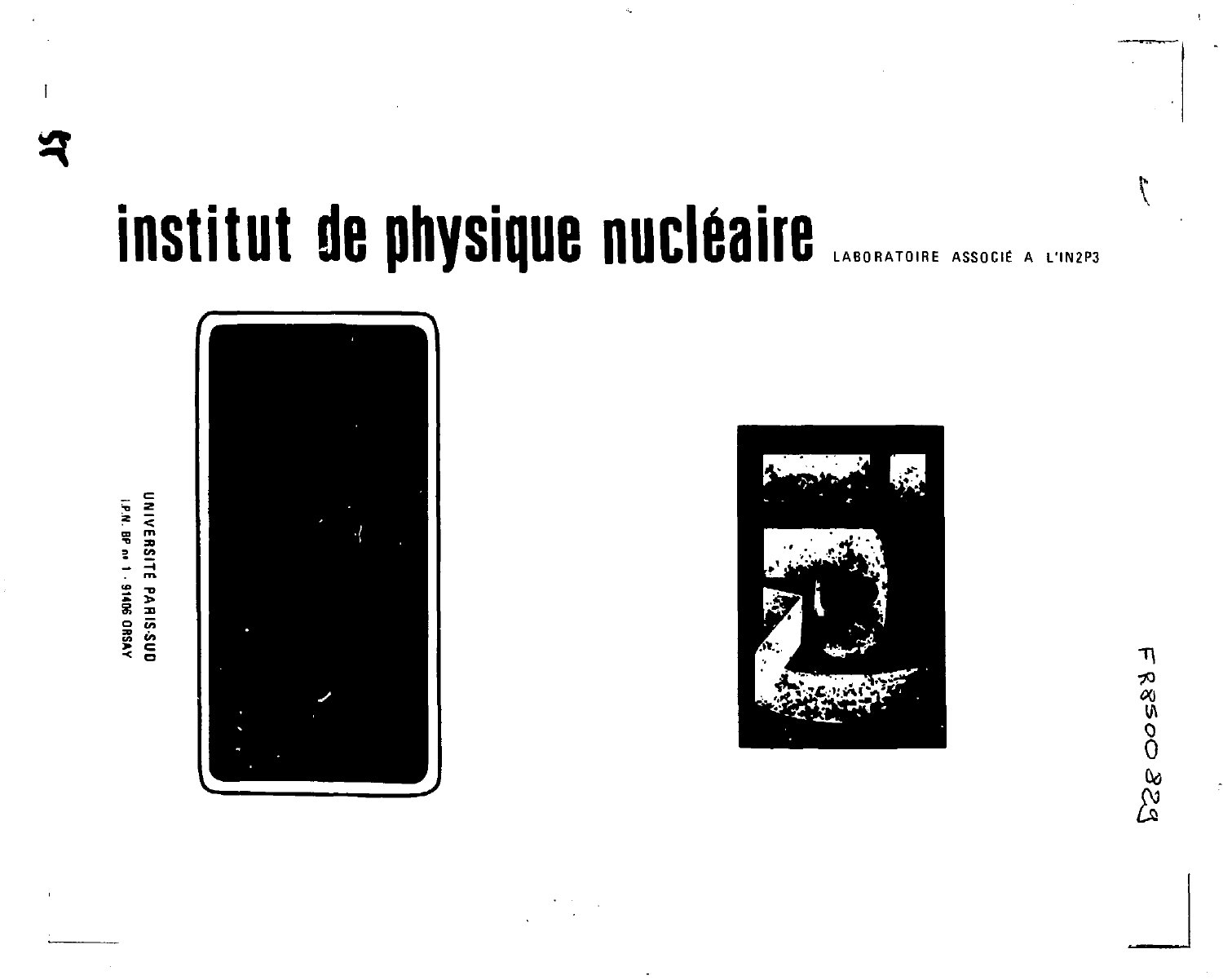**IPNO-DRE-84-32** 

 $\pm 1$ 

**CHARACTERISTICS OF VIOLENT COLLISIONS IN Ar-INDUCED REACTIONS AT INTERMEDIATE ENERGIES** 

**M.F. Rivet and B. Borderie**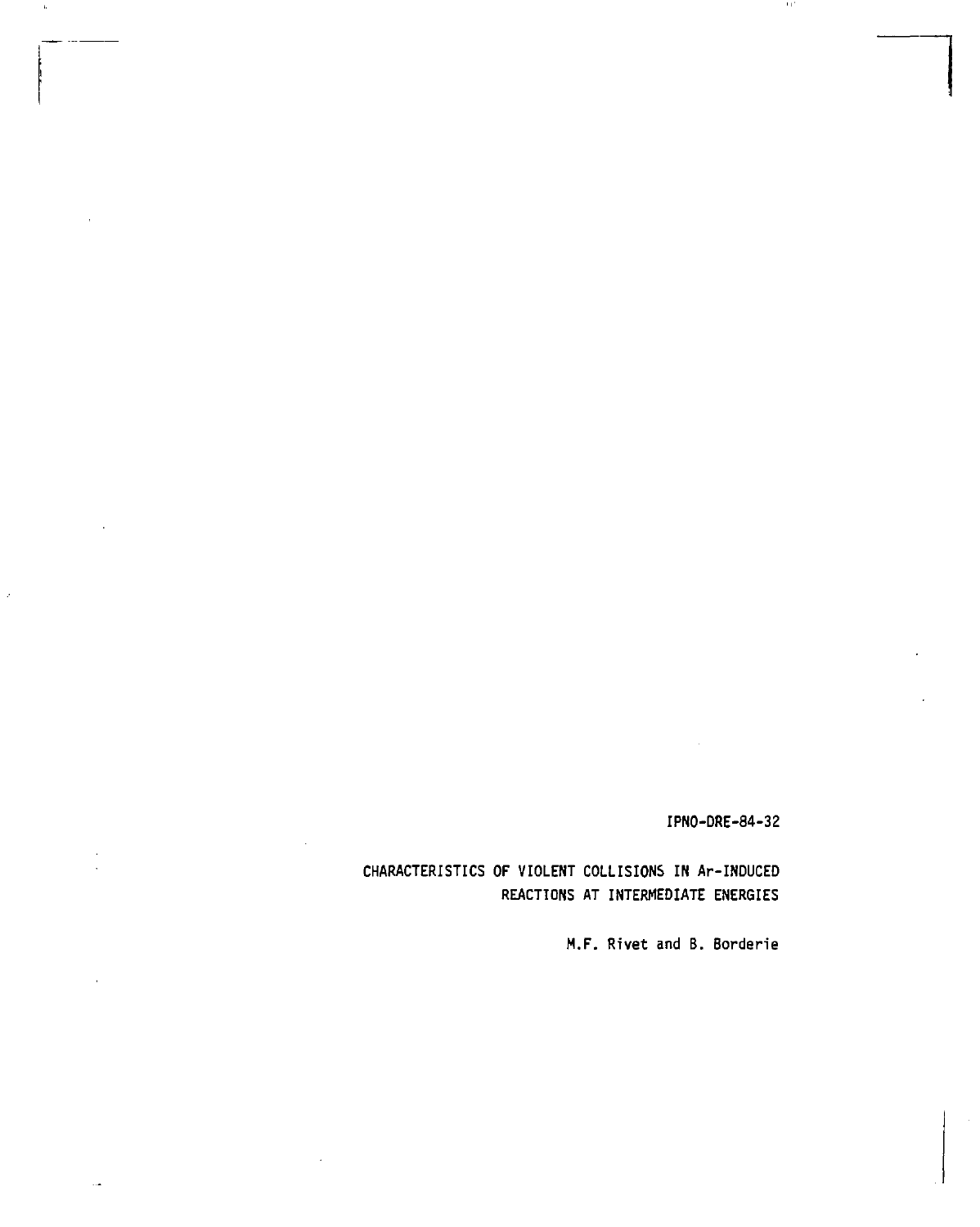## Talk presented at the "TSUKUBA INTERNATIONAL SYMPOSIUM ON HEAVY-ION 'FUSION REACTION", September 3-5, 1984, University of Tsukuba, Japan

CHARACTERISTICS OF VIOLENT COLLISIONS IN Ar-INDUCED REACTIONS AT INTERMEDIATE ENERGIES

M.F. Rivet and B. Borderie

Institut de Physique Nucléaire, B.P. N"l, F-91406 Orsay

Violent collisions have been extensively studied at incident energies lower than 10 MeV/u<sup>1)</sup>. They occur for a rather large range of impact parameters and lead to fusion of the incoming nuclei. Complete fusion has been shown to be dominant in this energy range where incomplete fusion processes just begin to appear<sup>--</sup> Khen raising the incident energy, one can wonder whether such processes will still occur, as the fusion nuclei will receive more and more linear momentum and excitation energy. A rather large set of data has already been obtained with projectiles ranging from He to Ne between 10 and 30 MeV/u, and with  $^{12}C$  projectiles at energies up to 84 MeV/ $u^{6-12}$ . Most of theseworks concern heavy systems (target masses larger than 200) , and are focused on the measurement of the linear momentum distribution of the fusion nuclei. If one restricts to central collisions, the most probable value of the linear momentum transfer decreases from 93 to 80 » of the projectile momentum as the energy increases from 10 to 30 MeV/u. It means that for this energy range incomplete fusion becomes the dominant process for central collisions. Actually the term "incomplete fusion" does not imply a unique reaction mechanism ; one can imagine several processes. The projectile may break up in the Coulomb field of the target, and part of it fuses with the target. Alternately the total projectile may fuse and then several high velocity nucleons escape, before the fusion nucleus reaches equilibrium. In the following, we will call "fusion-like nuclei" the heavy products formed in central collisions, wether fusion has been complete or incomplete.

The new GANIL facility in Caen has provided the first Argon Deans between 20 and 60 MeV/u. As one can expect to transfer more linear momentum and excitation energy with these projectiles because of their substantial mass, these Ar beams seem well suited to address the following questions :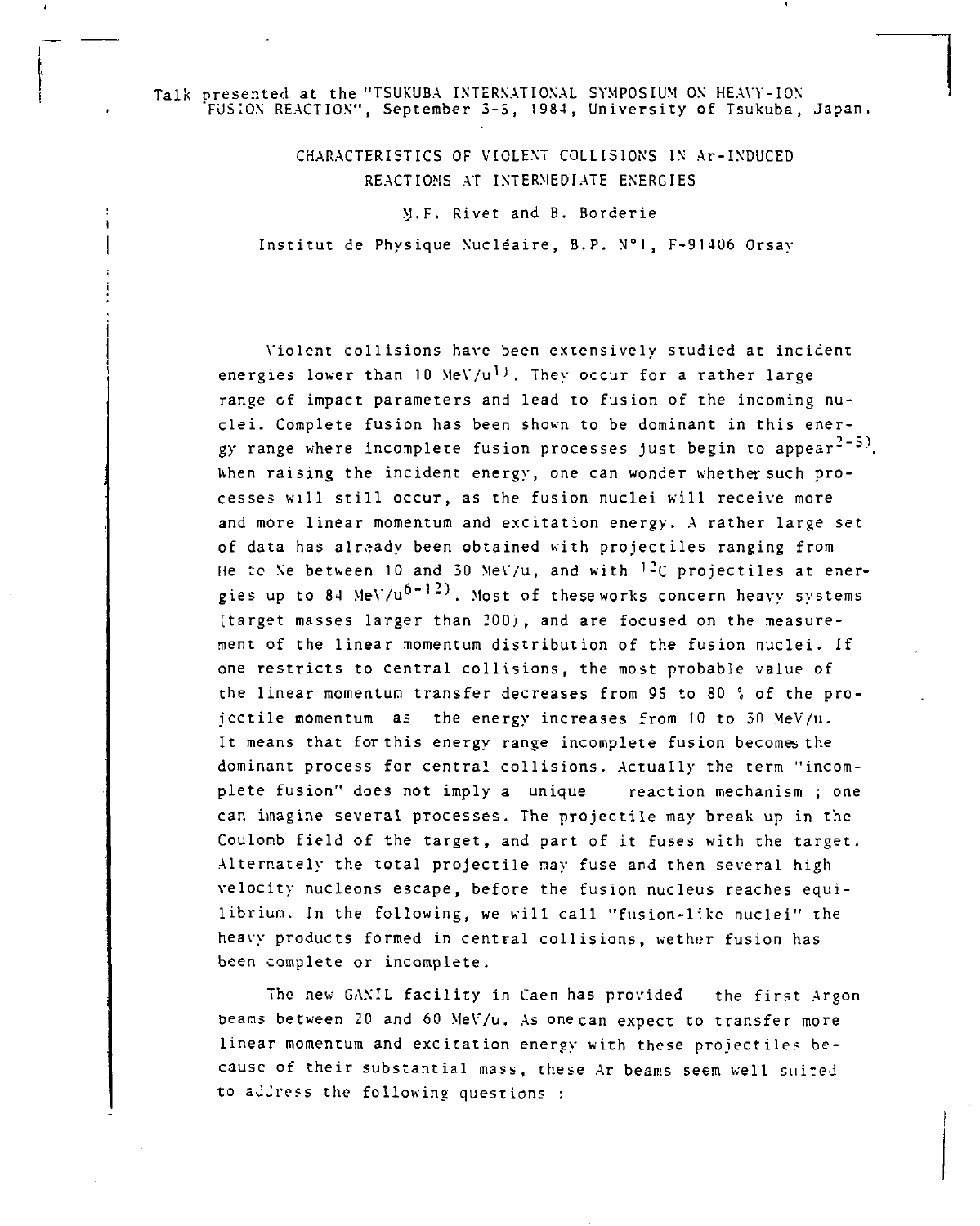Does the linear momentum transfer (LMT) follow the systematics observed for lighter projectiles ?

Do fusion processes still occur ?

Is there a limit to the temperature, or the excitation energy (or both) that a nucleus can achieve ?

We will report on two experiments performed in our group using the 2? MeV/u Ar beam. The first one concerns an intermediate mass system, Ar • Ag. For the second one a heavier fissile system, Ar + U, was chosen.

For  $Ar + Ag$ , information about fusion requires the measurements of evaporation residues and fission. The masses and velocities of the residues were measured by means of a time of flight telescope (carbon foil associated with channel plates - solid state detector). The flight path was 1.25 m. The same telescope was used to derive the characteristics of one fission fragment, while the coincident partner was detected in a large area (20 x 20  $cm<sup>2</sup>$ ) position sensitive parallel plate detector.

In the Ar + U reaction, most of the collisions lead to fission. The violence of the collision is therefore determined from the correlation angle of the coincident fission fragments. These fragments were detected on one side by four solid state detectors, and on 'he other side by a position sensitive parallel plate detector. More insight into the reaction mechanism was gained by studying light charged particles emitted in coincidence with the two fission fragments. Six three member solid state telescopes were located between 15° and 160° to record them.

## I. LINEAR MOMENTUM TRANSFER

A) For the  $Ar + Ag$  system, fusion-like reactions are expected to produce primary residues with mass ranging from 130 to 150. It was shown at lower incident energies that their subsequent deexcitation proceedspartly through particle evaporation and partly through fission. For instance at 8.5 MeV/u, the cross sections for evaporation residues and for fission are roughly equal<sup>4)</sup>. In the experiment reported here, we got only a preliminary indication that abundance of fission is smaller than that for evaporation residues<sup>1</sup> *<sup>ù</sup>> .*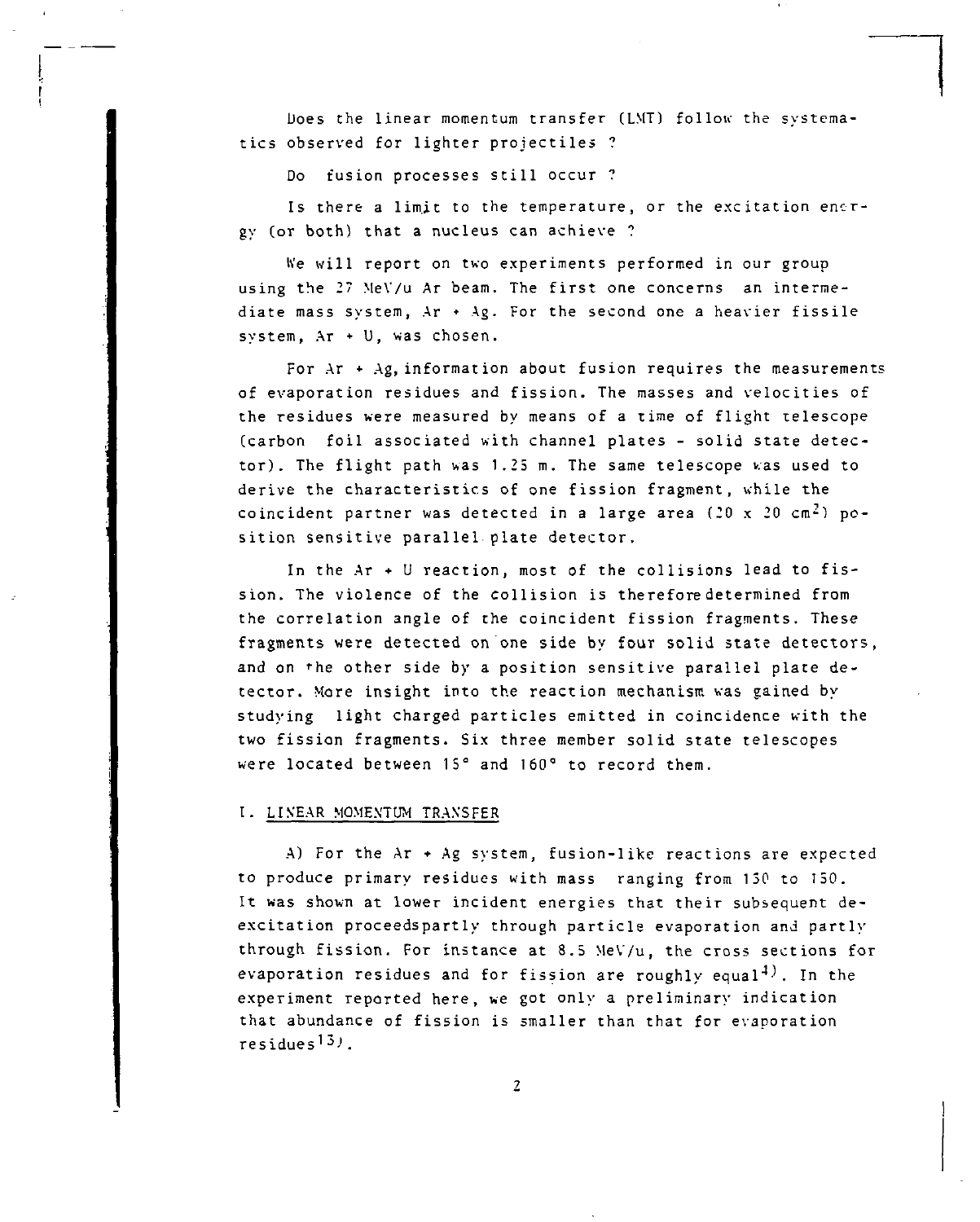

A mass velocity spectrum measured at 6° is shown in fig. 1. Heavy residues from violent collisions appear clearly in the region labelled 1. At this angle the average residue mass is equal to 89 and their average velocity is  $v_R = 1.40$  cm/ns. With increasing detection angle, both  $v_R$  and the average mass decrease. At very forward angles, the most probable velocity of the residues can be related to the most probable parallel linear momentum transfer. This was done by considering one possible picture of incomplete fusion which will be kept throughout this paper : it is assumed that part of the projectile (m nucleons), with its initial velocity  $v_p$ , fuses with the target. The recoil velocity of the fusion-like nuclei is then

$$
v_R = \frac{m}{m} \frac{v_p}{m + m} \tag{1}
$$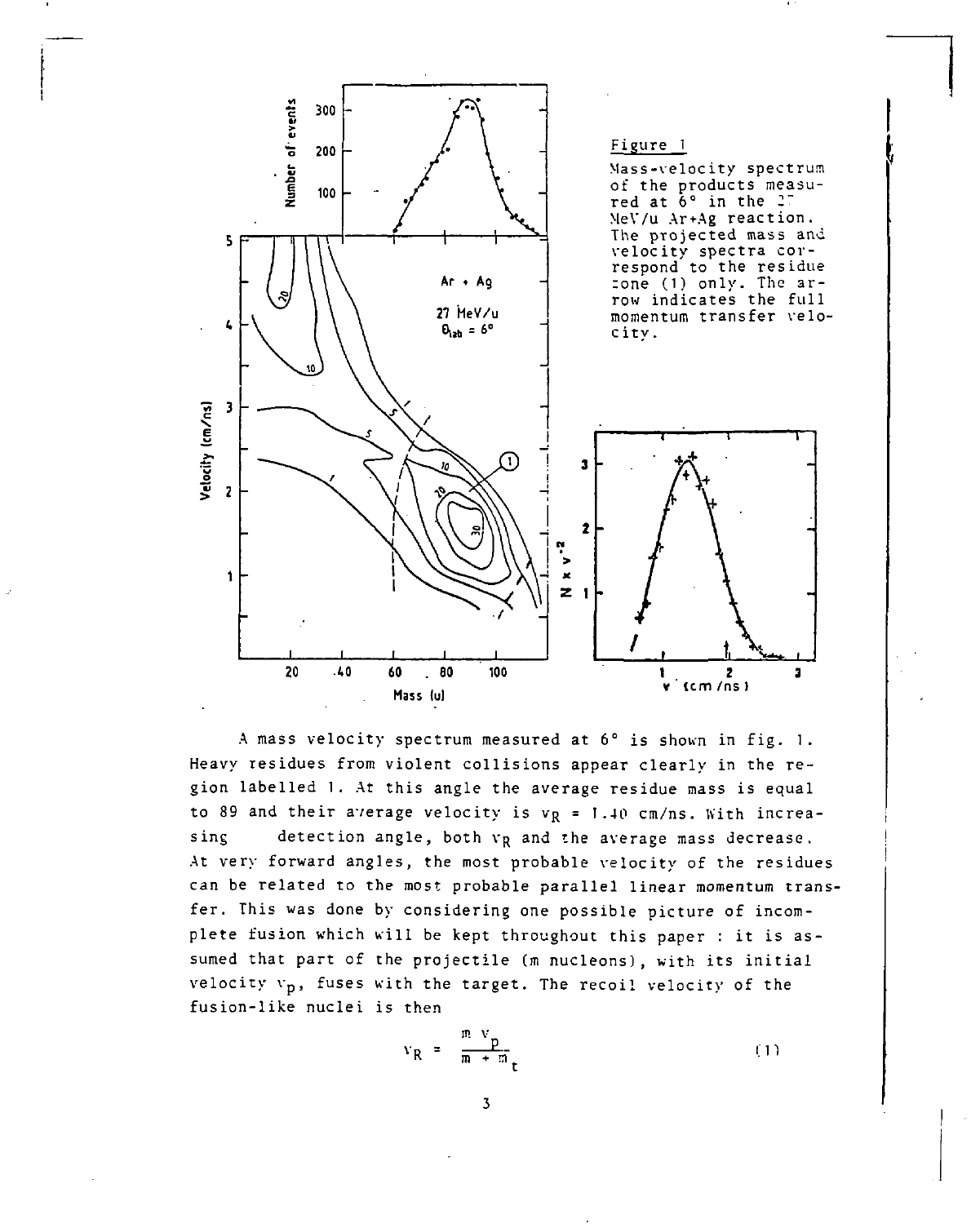and their linear momentum

$$
p = p_{i} \frac{m_{t}}{m_{p}} \frac{v_{R}}{v_{p} - v_{R}}
$$
 (2)

In these equations the subscripts p and t refer to projectile and target, and p<sub>:</sub> is the total projectile linear momentum.

From the most probable velocity  $v_R = 1.40 \pm 0.1$  cm/ns measured at 6°, we deduce the most probable linear momentum of the residues  $\Delta p_M = 5.72$  MeV/c or  $\Delta p_M/p^2$  ; 0.64 ± 0.06. We should however regard this value as a lower limit, as we know that heavy residues are not representative of all the violent collisions. Reactions ending up by fission should be taker, into account. Preliminary results on the distribution of correlation angles between the two fission fragments indicate that on the average, the fissioning nuclei have received a larger momentum than the residues. Indeed this is not surprising as the fission barriers are rather high in this mass region. Therefore, only the heavier nuclei, with the larger excitation energies will deexcite by fission . This effect may even be enhanced if there is some particle evaporation prior to fission.

he therefore infer that the most probable linear momentum transfer  $\Delta p_{\rm M}$  for central collisions in the 27 MeV/u Ar + Ag reactions is between 61 and 80 *%* of the incident value.

B) As for the Ar + U system, most of the heavy nuclei formed in fusion-like reactions are expected to deexcite through fission. Information about their recoil velocity is derived from the measurement of the angular correlation between the two fission fragments.

The correlation angle  $(\theta_{EF})$  distribution measured for the Ar + U system at 27 MeV/u is displayed in fig.  $2^{14}$ . This distribution has been integrated over the out of plane angle.  $9_{EF}$  = 180° corresponds to fission of a cold target nucleus, whereas the correlation angle for symmetric fission after full momentum transfer is  $\hat{\epsilon}_{FF}$  = 100°. The distribution exhibits two bumps, separated by a deep minimum. The bump located around  $\theta_{FF} \sim 166^{\circ}$  can be associated with peripheral collisions, and the one at  $6F_F \sim 110^5$  with central collisions.

For each correlation angle, and assuming a symmetric mass division, the recoil velocity of the fissioning nuclei bas been calcu-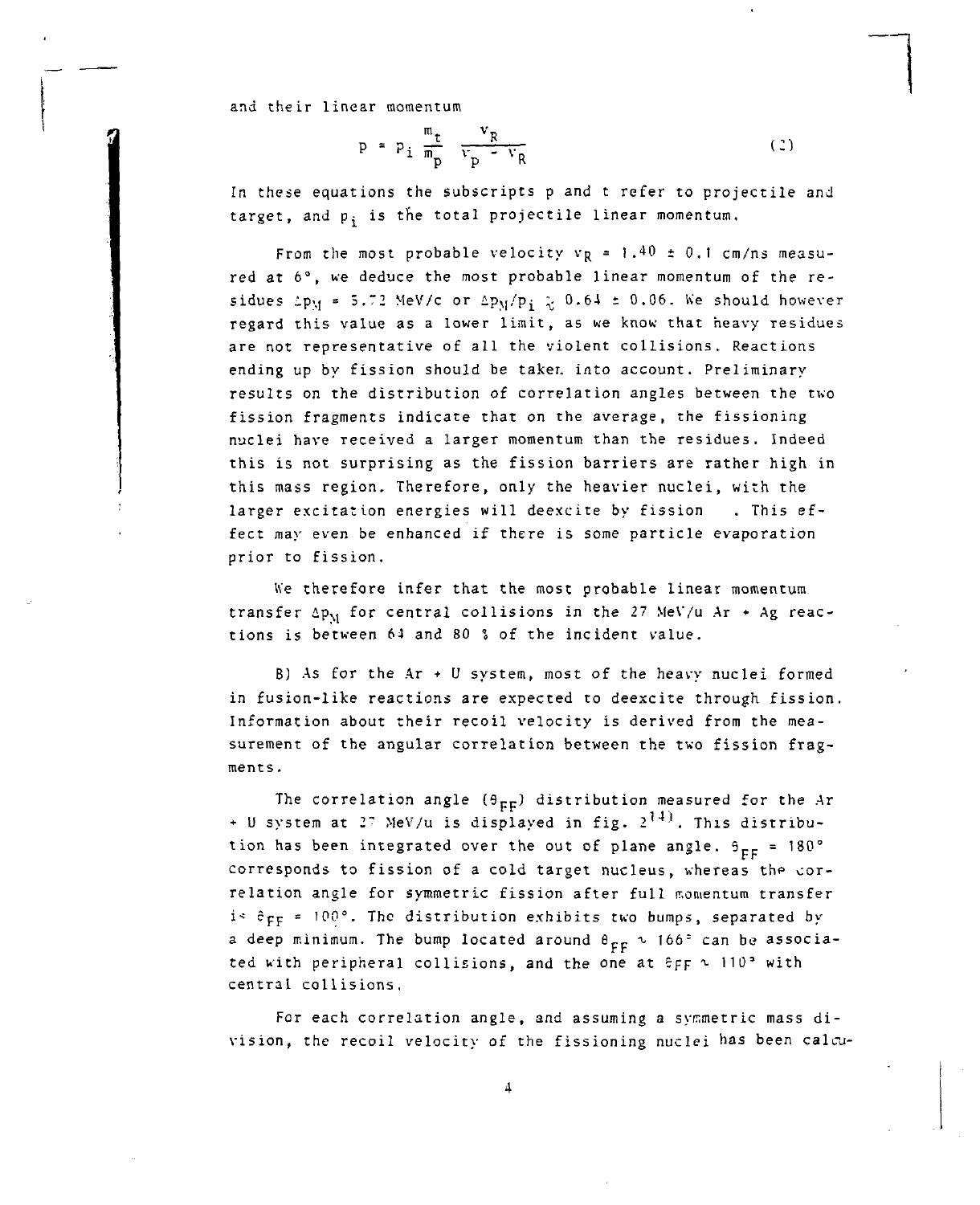

lated. Then the linear momentum transfer is obtained from ec. *I.*  The folding angle distribution is therefore transformed into a linear momentum transfer distribution (fig. 3a). The clear separation between central and peripheral collisions makes it easy to deduce the most probable linear momentum transfer for central collisions  $\Delta p_M/p_i \sim 80$  % ( $\Delta p_M =$  ".2 GeV/c).

We found therefore very similar values of the most probable linear momentum transfer corresponding to central collisions for the two systems  $Ar + Ae$  and  $Ar + U$ . This indicates that  $\Delta Du$  is essentially independent of the target mass.

C) How does the most probable linear momentum transfer measured in Ar induced reactions compare with results obtained with lighter projectiles at the same energy per nucleon ? We show in fig. 4 the systematic pattern of values found for  $\Delta p_M/p_i$  as a function of the relative velocity of the incoming ions<sup>15)</sup>. At energies around 30 MeV/u ( $v_{\text{rel}} \sim 4.8$ ), the values of  $\text{Lp}_M/p_i$  are around O.S for all projectiles between He and Ne. Therefore the values reported here for the two studied systems are very close to the previous ones, allowing an extension of the systematics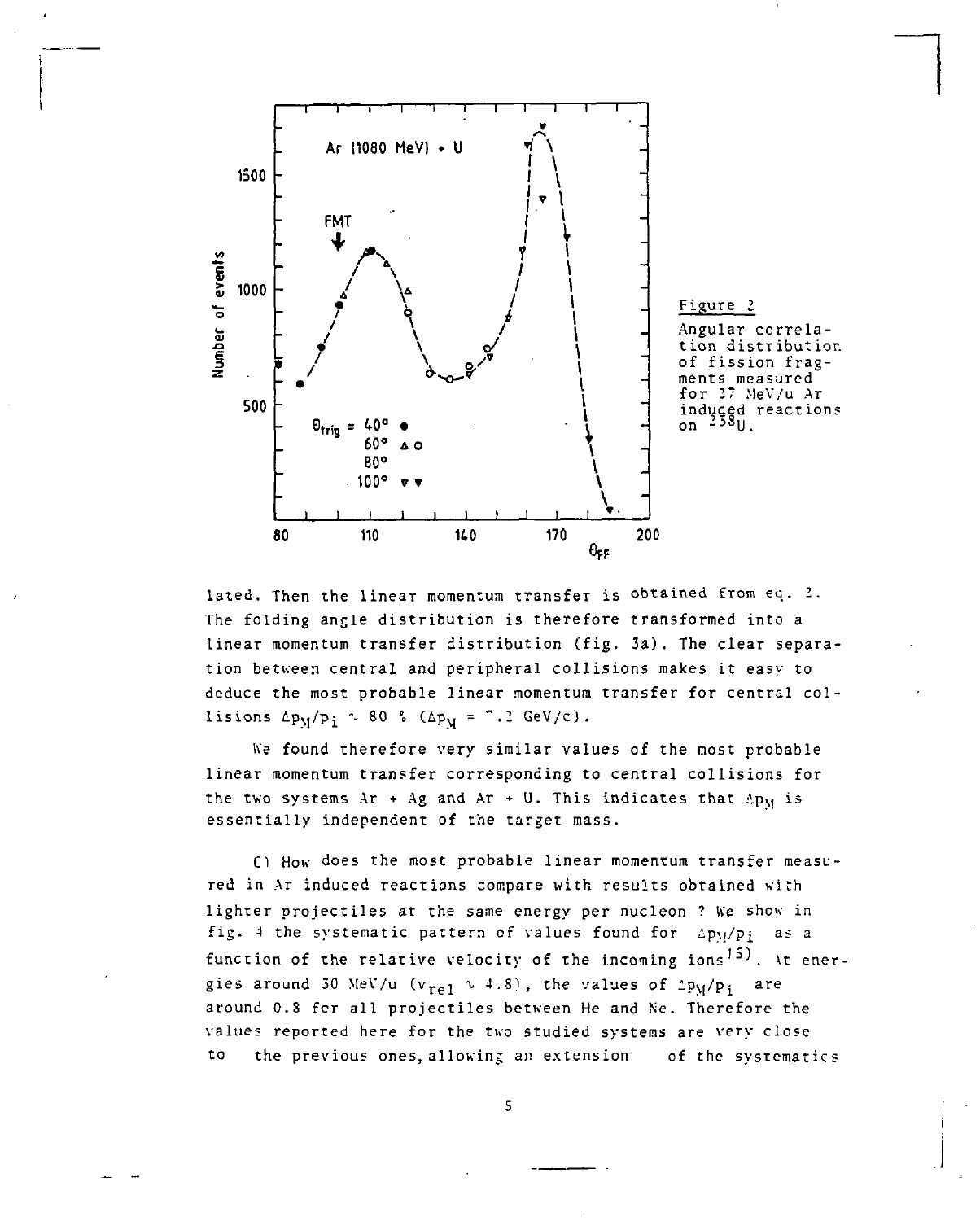

Fig. 4 : Systematica of the energy dependence of the most probable linear momentum transfer measured in reactions induced by various projectiles on actinide targets (open symbols,<br>ref. 2-3,5-11) and on non-fissile targets (black symbols,<br>ref. 12). The lines are to guide the eye.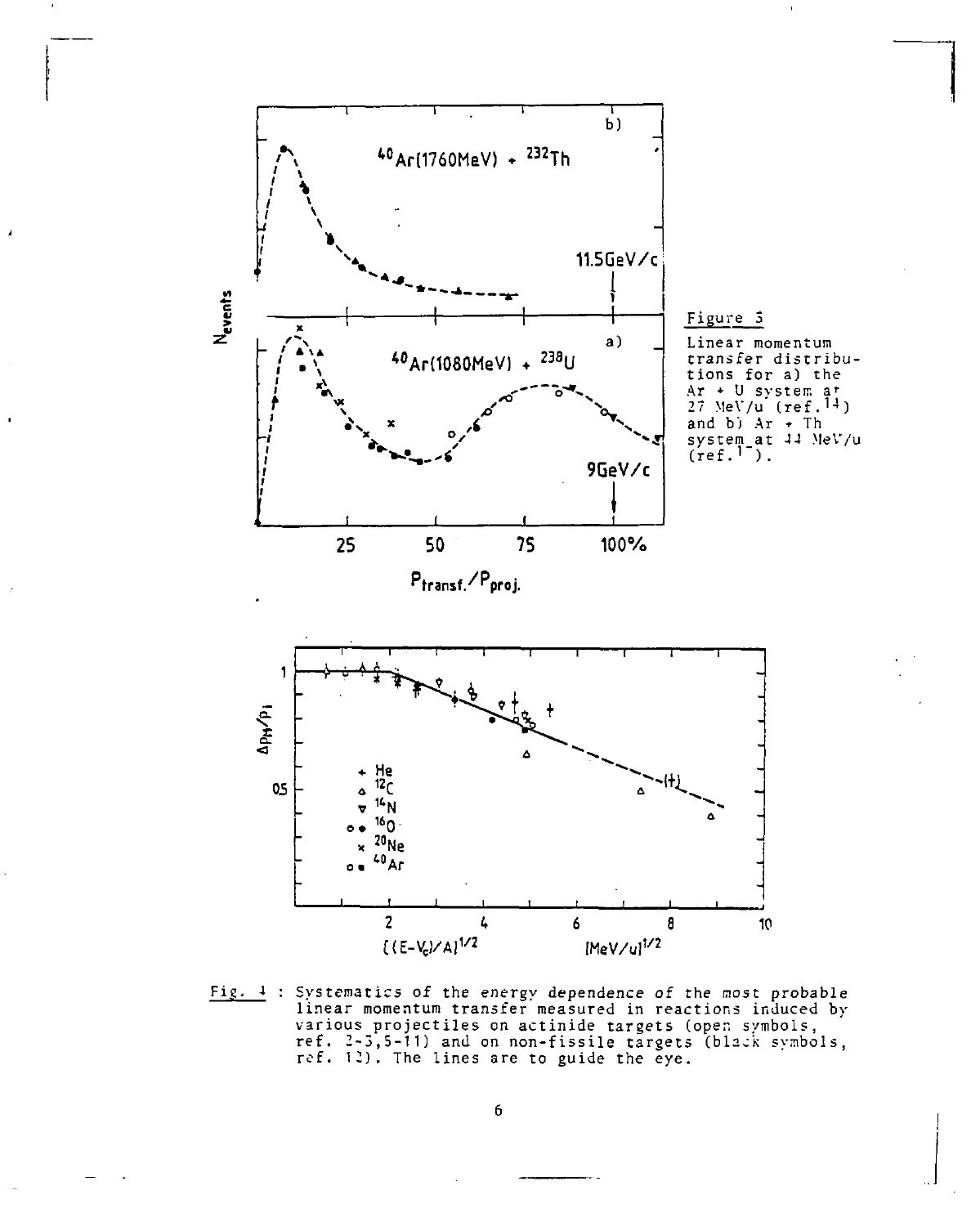to projectiles as heavy as  $^{40}$ Ar.

Let us look now at the overall trend of the systematics. The most probable linear momentum transfer remains close to 100 % up to about 10 MeV/u, and then decreases when the incident energy increases, which reflects the growing contribution of incomplete fusion processes. The decrease of  $\text{hyp}_i$  is approximately linear with the relative velocity. Up to 30 MeV/u, a large variety of projectiles contributes to the systematics (He to Ar) . Most of the data concern fissile targets, but besides our point from Ar+Ag other results from residue measurements are also available<sup>12</sup>) (black symbols in fig. 4). The systematics below 50 MeV/u show therefore that to first order,  $\Delta p_M/p_i$  is dependent on one parameter, the relative velocity ; neither the projectile nor the target mass seem to be of major importance. Above 50 MeV/u the only known data are from reactions induced by He and <sup>12</sup>C. The value of  $\Delta p_M/p_i$  seems to keep decreasing in a monotonous way.

A possible explanation of this behaviour has been proposed by Grégoire and Scheuter<sup>16)</sup>. The decrease of the LMT is predicted by considering the evolution of the dinuclear system (projectile • target) in its momentum space, and the transition from one-body to two-body dissipation. The independence of reaction system would refer to the basic momentum properties of the nucleons inside the nucleus.

Recently some surprising results have been obtained by a French group<sup>17</sup>). The linear momentum transfer distribution was measured for the reaction Ar + Th at 44 MeV/u (fig. 3b). It differs strongly from the one obtained at 27 MeV/u. Indeed only one bump is visible, corresponding to peripheral collisions. For central collisions the systematics shown above predict a value  $\Delta$ p<sub>M</sub>/p<sub>i</sub> ~ 65 <sup>2</sup> (v<sub>re1</sub> = 6.2).

\'o maximum is visible arount this value, the distribution remains flat in all the region which would correspond to central collisions. This is, to our knowledge, the first system for which this effect appears in the energy domain 10-100 MeV/u.

Obviously the limitation of the linear momentum transfer described above is not sufficient to explain these data. But one should remember that above 30 MeV/u, only He and  $^{12}C$  projectiles have been considered. The Ar projectiles being much heavier will bring more excitation energy to the system, and possibly too much for the fusion-like nuclei to absorb. How is the excitation

 $\overline{\phantom{a}}$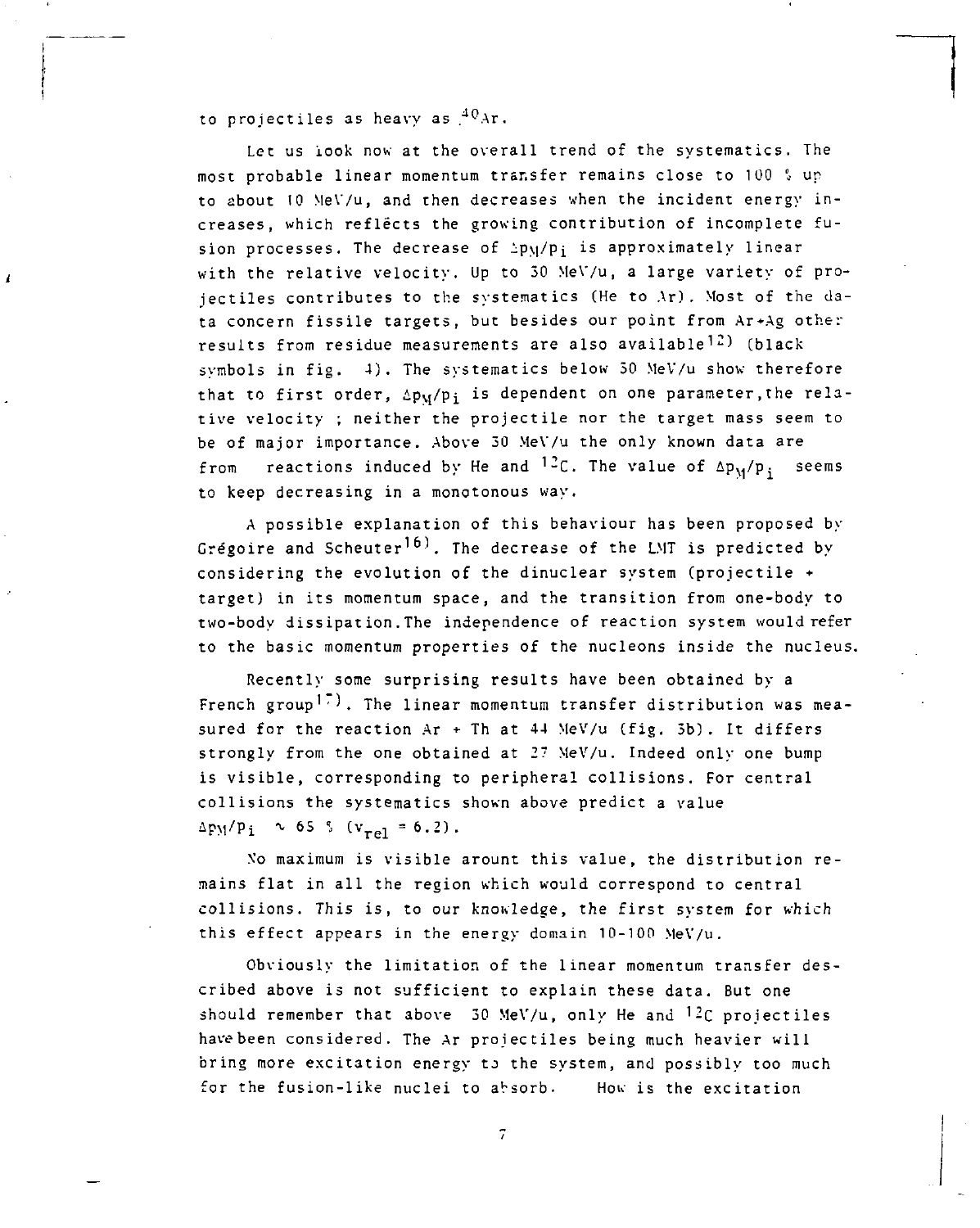energy correlated with the linear momentum transfer This will be described in the following section.

### II. EXCITATION ENERGY OF THE FUSION-LIKE RESIDUES

The excitation energy of the fusion-like residues is expected to increase with the momentum transfer. Data obtained at CERN on the C + U, Au systems between 3U and 84 MeV/u made it possible to derive a more quantitative relation between both quantities<sup>18)</sup>. In this experiment the masses of the final fission fragments were measured. The mass loss with respect to the fissioning nuclei is directly related to the excitation energy. We show in fig. 5 the measured mass loss versus the LMT. We observe that at a given incident energy the excitation energy increases with LMT;



 $Fig. 5$ : Mass loss deduced from the measurement of the final fis-</u> sion fragment masses in the reactions induced by C on U at three energies, as a function of the linear momentum transfer. The lines are to guide the eye.

also for a given momentum, it increases with the incident energy. This is in agreement with incomplete fusion processes where less and less nucleons of the projectile are involved in the transfer process. Ke indeed demonstrated that there was a very strong correlation between the experimental mass loss and that calculated in the incomplete fusion picture described above (fig. 6).

Can we apply the same description to the reactions induced by  $27$  MeV/u Ar projectiles ?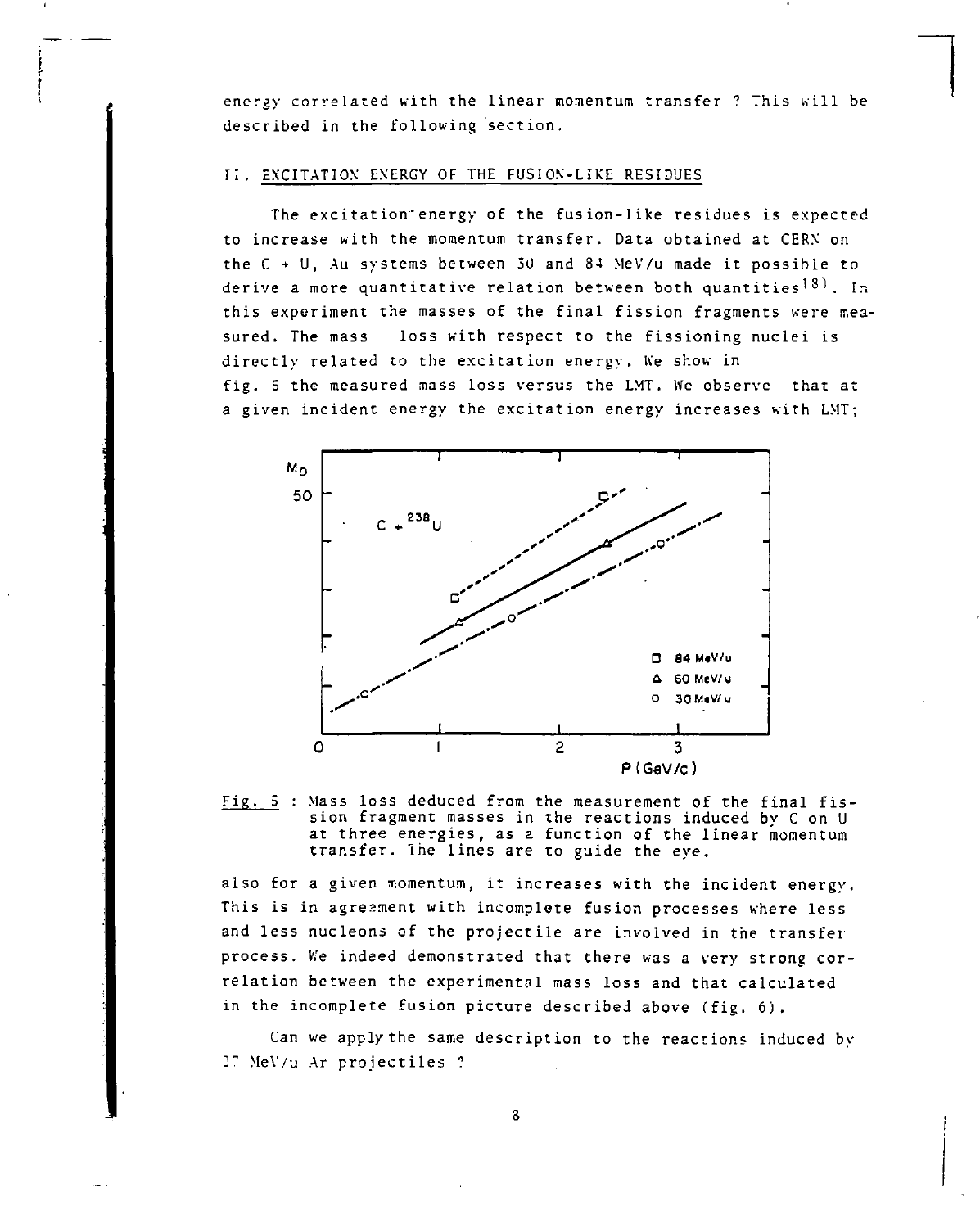

Figure 6 Calculated amount of evaporated nucléons compared to the experimental mass loss displayed in fig. 5.

A) Let us consider first the Ar+Ag system. In fig. " are represented the velocity spectra for four mass regions. For masses between 66 and 99, the most probable velocity remains close to 1.4- 1.3 cm/ns ; on the contrary it is much lower for the highest mass region, indicating that these residues probably arise from more peripheral collisions ; they were therefore not included in the fusion-like nuclei. For each average recoil velocity we can calculate the mass of the fusion-like nucleus (eq. 1) and its excitation energy ; the latter is shown on fig. 7, where we indicate also the mass loss (number of emitted nucleons). The mass loss increases with momentum transfer, as expected if the excitation energy increases. Another argument showing the increase of excitation energy with the LMT is derived from the width of the velocity spectra for different mass regions.Along with the increase of the recoil velocity, one observes a broadening of the velocity spectrum, as can be expected if more and more particles are evaporated.

We have also indicated in fig. 7 the average energy removed per emitted nucleon. It decreases when the excitation energy increases. This is understood as an enhanced emission of a particles and possibly heavier clusters at high excitation energy. This behaviour is reasonable for the neutron-deficient fusion-like nuclei considered here.

Finally, the characteristics of heavy residues formed in the 2" Me\'/u Ar + Ag reactions are consistent with a process in which large excitation energies, up to "SO MeV, are brought to the fusion-like nuclei.

B) We turn now to the  $Ar + U$  system. Information on the excitation energy of the fissioning nuclei was derived from the study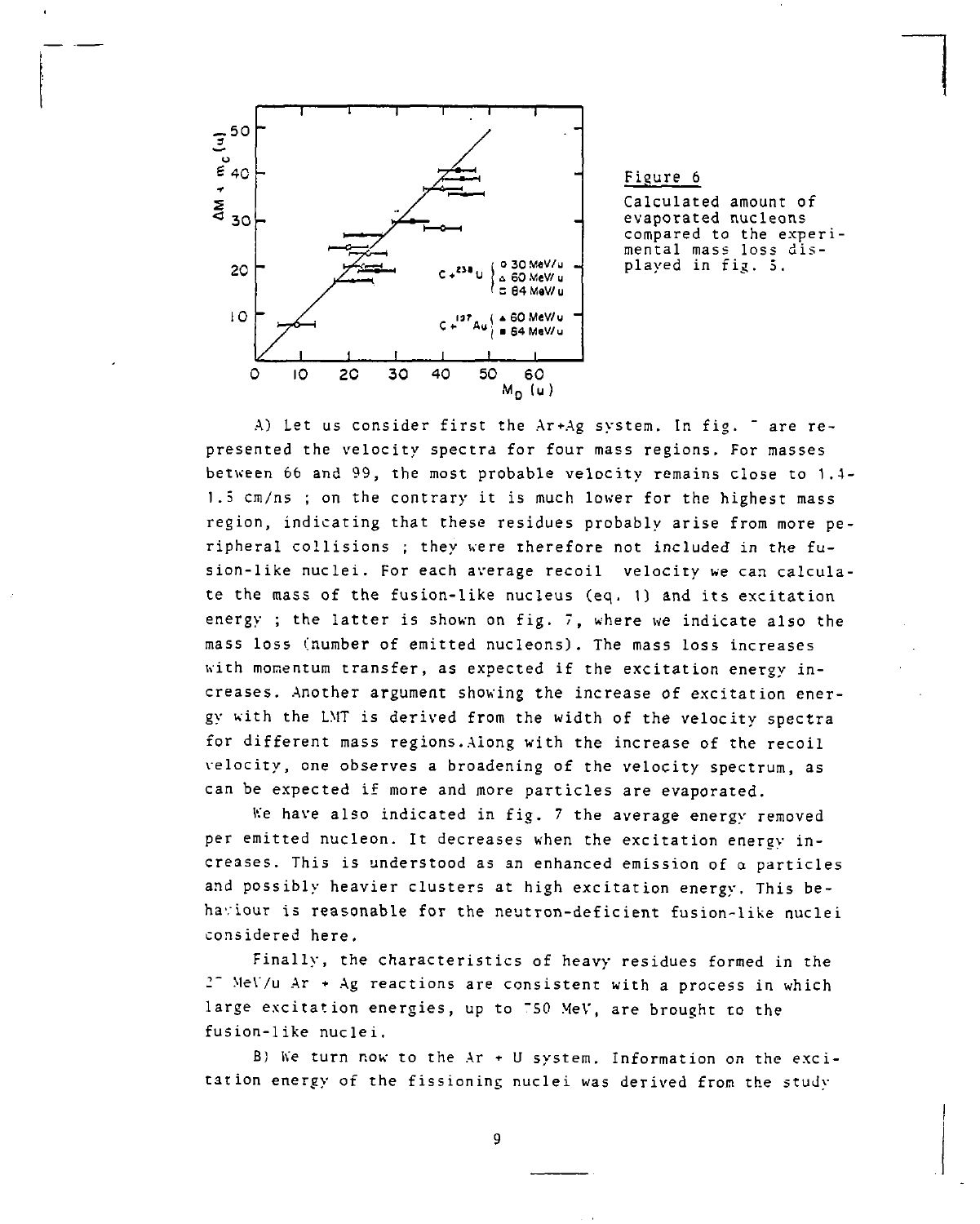

Fig. : Velocity spectra measured at 6° for four mass regions.<br>The excitation energy, mass loss and energy removed per<br>nucleon calculated from the average velocities are indicated for each mass region.

J



Fig. 8 : Invariant cross sections in the velocity plane of  $\alpha$ particles measured in coincidence with fission fragments in the 27 MeV/u Ar + U reactions. The solid lines represent the experimental iso cross section levels. The dashed circles correspond to isotropic emission from a source moving with the velocity of the compound nucleus  $V_{CM}$ .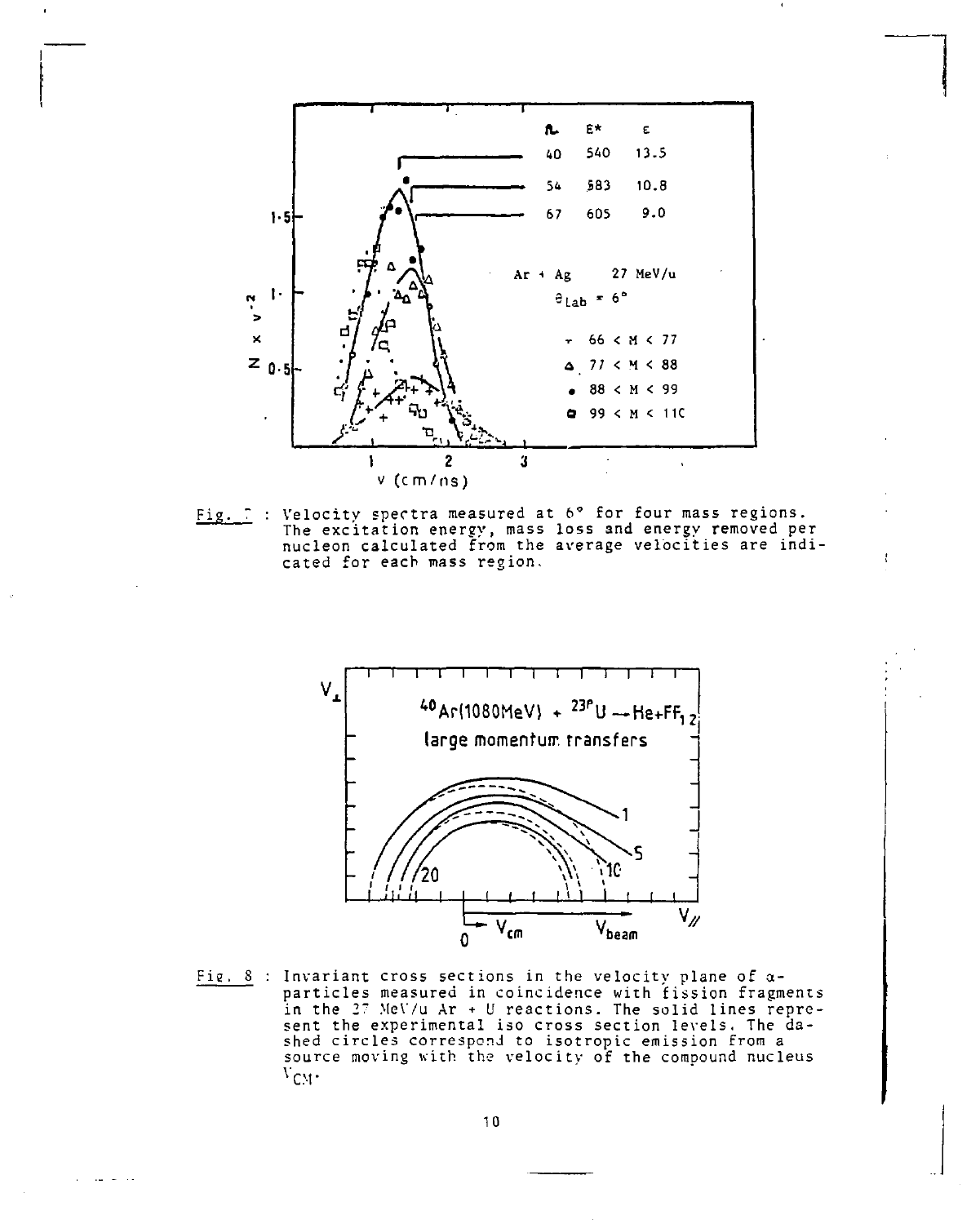of the s-particles emitted in coincidence with the two fission fragments<sup>14)</sup>. By appropriate gating on the correlation angle of the fission fragments, we selected a-particles emitted in central collisions. We first look at the data presented as invariant cross sections in the velocity plane (fig. 8). This is a convenient representation to look for possible isotropic emission sources. At backward angles and down to  $\sim 60^{\circ}$ , the iso-invariant cross-section contour lines follow circles centered on the beam axis ; the velocity of the emitting source thus deduced is  $v = 1 \pm 0.15$  cm/ns, very close to that of the compound nucleus. The ridge of maximum cross-section corresponds, in the source system, to an a-energy equal to 24 MeV. Both the source velocity and the position of the maximum of the a spectra are strong arguments to state that these particles are emitted by heavy nuclei resulting from complete or almost complete fusion of the incident ions. Therefore we conclude that these particles are emitted by the fusion-like nuclei prior to fission, as was found previously for other systems<sup>19</sup>,<sup>20</sup>). The temperature deduced from the slope of the exponential tails of the spectra at backward angles reflects therefore the excitation energy of the fusion nuclei. In figure 9 are represented the  $\alpha$  particle spectra measured at different angles. The dashed lines result from a calculation assuming isotropic evaporation from fusion-like nuclei which have received 80 â of the momentum transfer. The corresponding calculated temperature,  $T = 4.5$  MeV, and a barrier to evaporation equal to 19 MeV<sup>21</sup>) were used. The agreement with the experimental spectra at backward angles is excellent, which confirms that the fusion-like nuclei emitting these particles had a high excitation energy.

The variation of the particle multiplicity with the correlation angle of the fission fragments gives additional information on the evolution of excitation energy with LMT. It was indeed shown that the multiplicity of these particles emitted prior to fission increased with the excitation energy<sup>19)</sup>. If we consider first the backward emitted particles (fig. 10), we observe a strong increase of the multiplicity when the correlation angle decreases, i.e. with increasing LMT. It should be noted that beyond 100°, which is the correlation for symmetric fission after full momentum transfer, the multiplicity remains constant. This confirms that this part of the correlation distribution corresponds to full momentum transfer, the broadening ari. ing from the mass distribution of the fission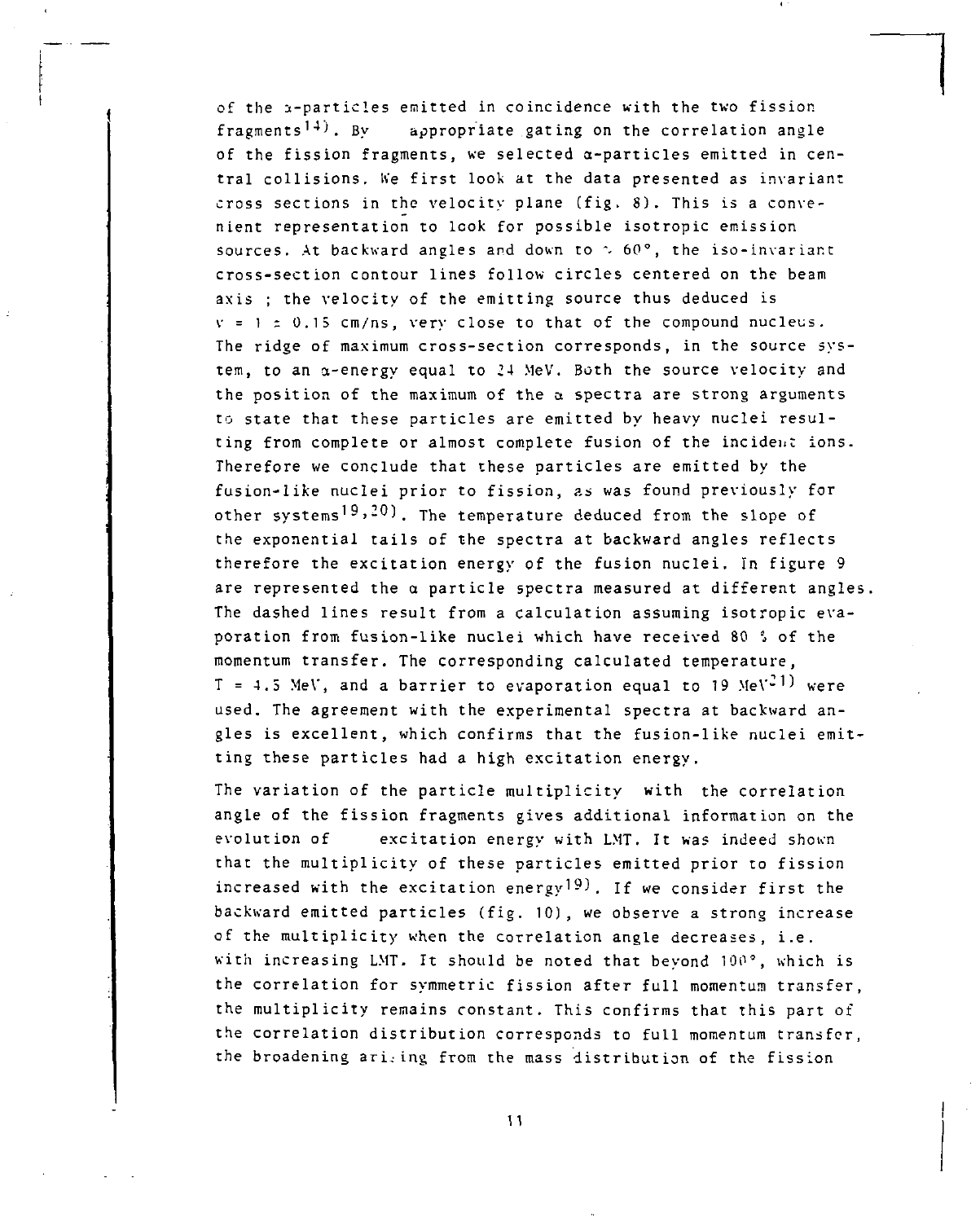

Fig. 9 : Experimental  $\alpha$ -particle spectra measured at different angles in coincidence with fission fragments, gated on central collisions only. Spectra calculated assuming Maxwellian isotropic evaporation from fusion-like nuclei (see text) are shown by the dashed lines.

fragments and the large number of evaporated nucleons. Therefore the evolution of particle multiplicity reflects the increase of the excitation energy with LMT, up to the maximum energy  $E^* = 300$ MeV which is reached after full momentum transfer.

A surprising effect is observed when looking at the variation of the multiplicity of the particles emitted in the forward direction. Although this point does not directly concern the central collisions, we feel it is worth discussing here. Instead of rising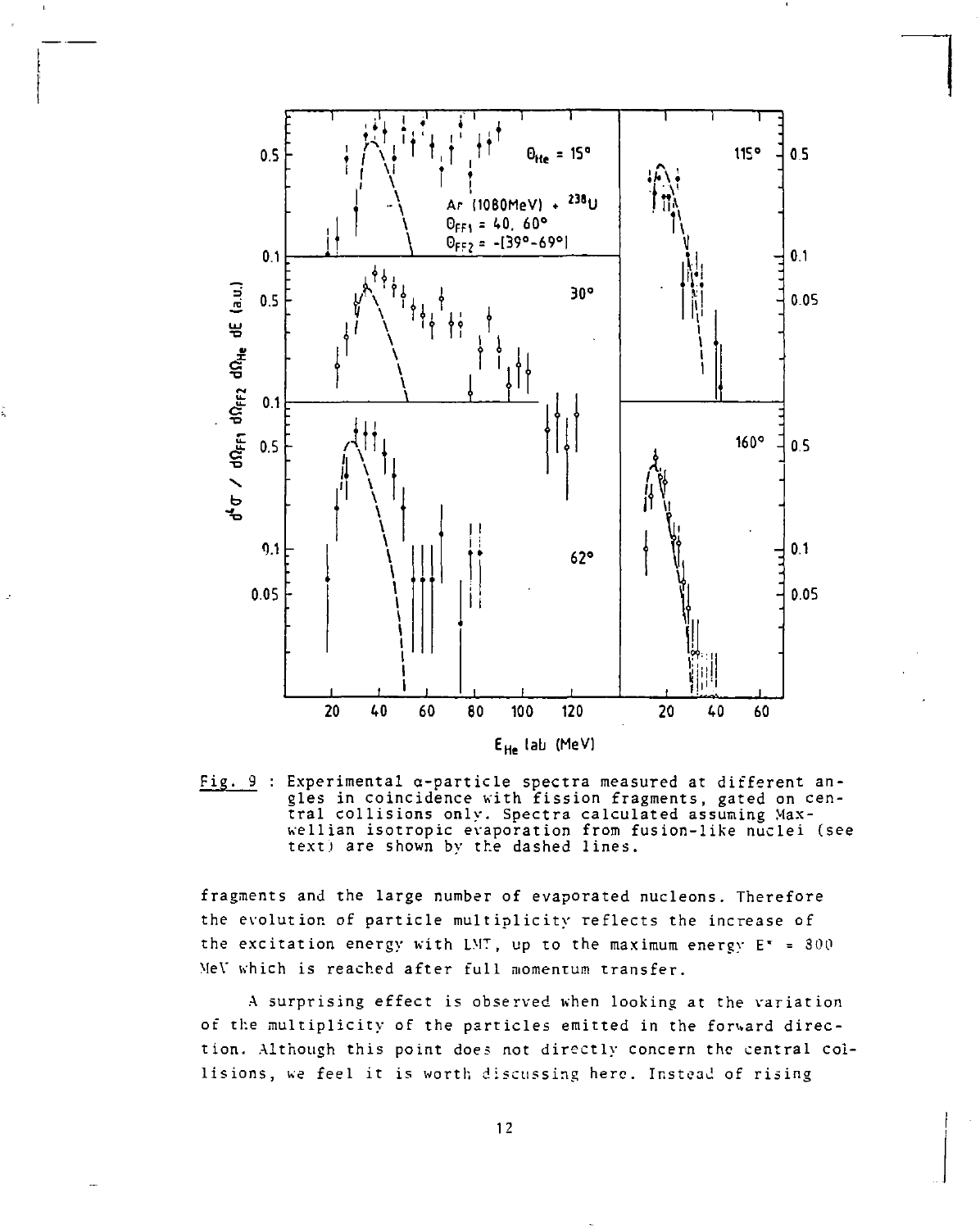

Figure 1Q

Differential multiplicities for protons and a particles measured at different angles versus the correlation angle of the coincident fission fragments.

continuously with the LMT, the differential multiplicity exhibits a maximum for  $\theta_{FF} \sim 140^{\circ}$ ; if we look back at the correlation distribution (fig. *2),* we notice that it corresponds to collisions at intermediate impact parameters, for which the subsequent fission probability is minimum. A possible explanation for these observations has been suggested from the study of light fragments (2 = 5-12) emitted in the Ar + Ag reactions at 27 MeV/u<sup>22)</sup>. For these intermediate impact parameter collisions, the projectile would take away part of the target and form with it a hot participant zone. The tar jet remnant would therefore be a nucleus much less fissile than U, which would explain why fission is not the main exit channel for reactions at intermediate impact parameters. The deexcitation of the hot participant zone proceeds via break-up or

13

 $\sim$  100  $\sigma$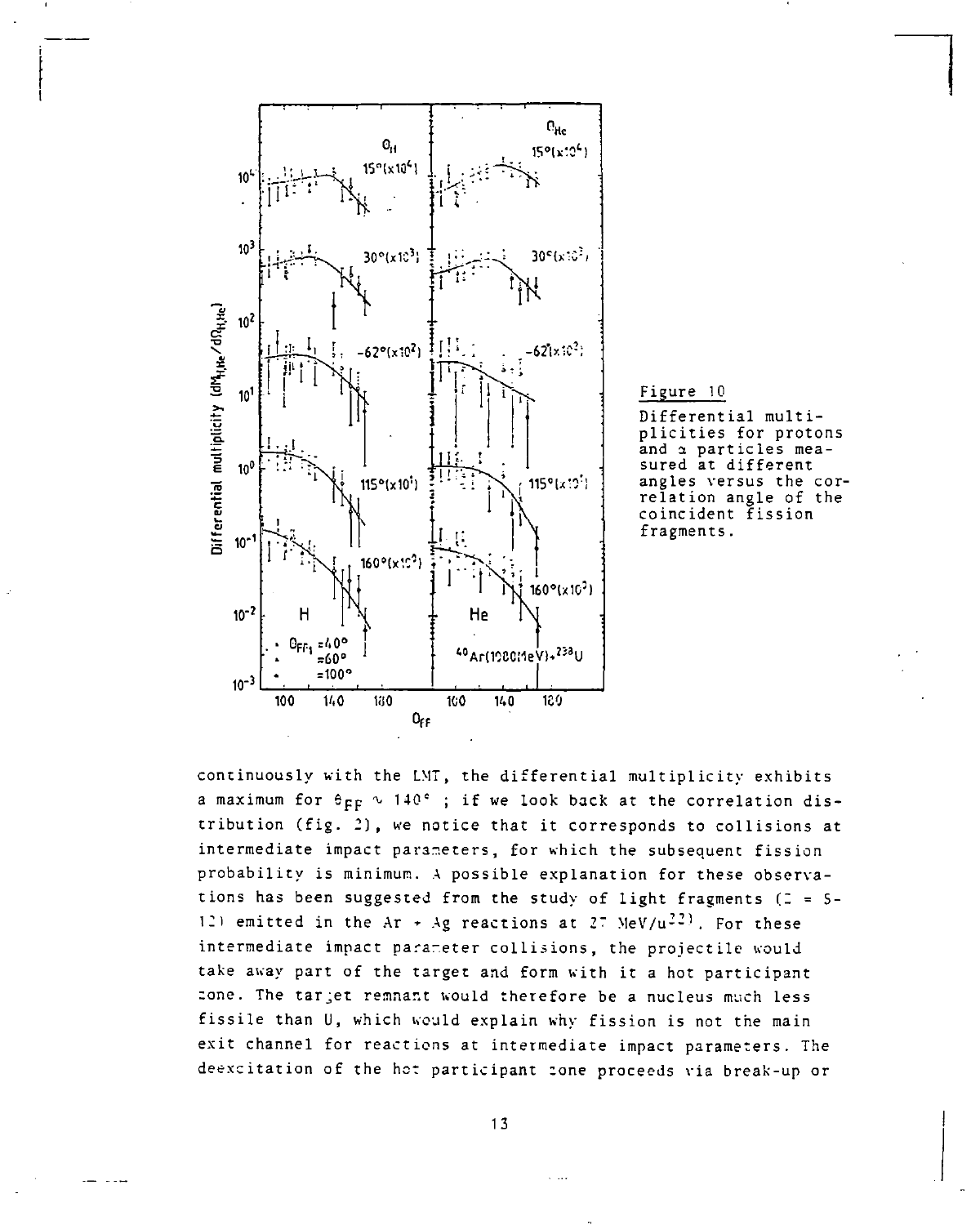emission of a large number of light charged particles and heavier fragment, focused in the forward direction due to the high velocity of the emitters. This can explain the high *a* particle multiplicity observed.

 $\alpha$ 

# III. TOWARDS THE LIMITS IX TEMPERATURE OR EXCITATION ENERGY OF A NUCLEUS

Ke have now shown that very large excitation energies, or temperatures can be reached by fusion-like nuclei. It is interesting to compare these values to some possible limitations of the excitation energy that a nucleus can receive ; recently Campi et al. have compiled a large set of experimental data obtained at energies above 500 MeV/ $u^{23}$ ). They noticed that the mass yields  $\sigma(A_F)$  of heavy target remnants (with masses greater than half the target mass) exhibit a nearly exponential behavior. They established a connection between the value of the slope and the number of nucleons lost by the target i.e. the excitation energy per nucleon,  $\varepsilon^*$ , of heavy residues. With increasing bombarding energy, the slope of  $\sigma(A_p)$  first decreases, and then reaches a limiting value.

This means that there exists a maximum excitation energy per nucleon that a nucleus can receive without breaking. The given limit is  $\varepsilon^* = 3$  MeV/u, or a temperature of 5 MeV if the level density parameter is taken equal to A/8.

IVe can test this predicted limitation with the results discussed in this paper.

In the following table we have listed , for different systems, the values of different parameters related to the calculated excitation energy  $(E^* = (p^2/2m) \cdot (m_t/m+m_t) + Q$ , with the same notation as in equations 1-2). The calculation was made for the most probable value of the LMT, and for • full momentum transfer when it was shown to occur, even with a small probability.

For the first three systems,  $C + U$  at 30 and 60 MeV/u, and  $Ar - U$  at  $2<sup>-</sup>$  MeV/u, the excitation energy per nucleon remains smaller than  $3$  Me'. If we reconsidernow the Ar + U system at  $44$  MeV/u, we have seen that, from systematics, the expected  $\Delta$ p $\gamma$ 'p<sub>i</sub> would be around 0.63.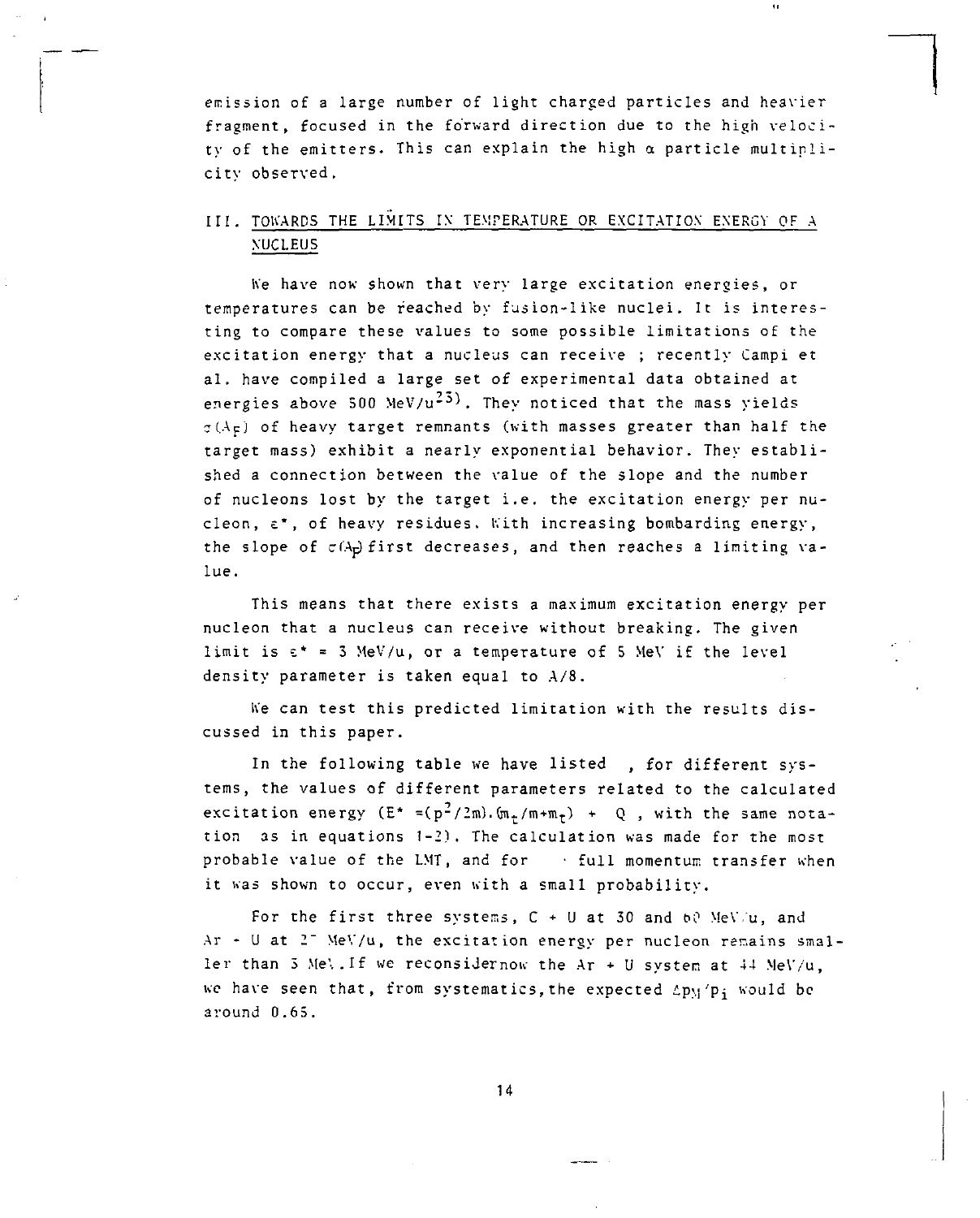| System       | $E_{lab}$<br>MeV/u | $\Delta p/p$ ;   | $2P_M/m_p$<br>(MeV/c) | $\epsilon$ .                       | $MeV/u$ $a = A/8$ | $T(MeV)$ $E^*$ (MeV) |
|--------------|--------------------|------------------|-----------------------|------------------------------------|-------------------|----------------------|
| $C + U$      | 50                 | 0,66 150<br>- 1  |                       | 0.9<br>1.3                         | 2.65<br>5.2       | 317<br>319           |
| $C + U$      | 60                 | 0.5<br>1         | 167                   | 1.5<br>2.65                        | 3.45<br>4.6       | 363<br>661           |
| $Ar + U$     | 27                 | 1                | $0.8$ 181             | 2.5<br>$2.9 -$                     | 4.5<br>4.8        | 674<br>800           |
|              |                    |                  |                       | Ar + U 44 (0.65) (183) (3.6) (5.4) |                   | (950)                |
| $Ar + Ag$ 27 |                    | $0.73$ 162<br>1. |                       | 4.3 5.85<br>5.05                   | 6.35              | 600<br>746           |

The corresponding calculated value of the excitation energy per nucleon would then be  $\varepsilon > 3.6$  MeV. We have seen that there was very little FF (seen via  $\partial_{FF}$ ) corresponding to central collisions. In the light of the above prediction, we can think that the heavy residues formed in these collisions cannot hold such a high excitation energy, and therefore explode into several pieces much smaller than fission fragments. But let us now examine the last system, Ar - Ag at 2? MeV/u. Here the average excitation energy per nucleon is 4.5 MeV (for the most probable LMT), which is much higher than what was expected in the previous system. Nevertheless, we do observe heavy remnants with the characteristics of fusionlike residues. Why should these last two systems behave differently ? A possible reason can be found if we look at the total excitation energy of the heavy nuclei. It is only about 600 MeV for Ar  $+$  Ag (up to  $750$  for full momentum transfer), and it would reach almost 1 GeV for  $Ar + U$  at  $44$  MeV/u. Therefore, we may think that if a limit exists, it is not on the excitation energy per nucleon (or the temperature), but on the total excitation energy that a nucleus can receive. This is sketched in fig. 11 where we have plotted the most probable LMT for central collisions,  $4p_M/m_p$  versus the excitation energy. Fusion-like reactions could occur with a large probability in the region located inside the solid curve.

For excitation energies smaller than 800 MeV and momentum transfer above the most probable value, they still occur but with a strongly decreasing probability. Finally for very high excitation energies the target nucleus could explode under the impact of the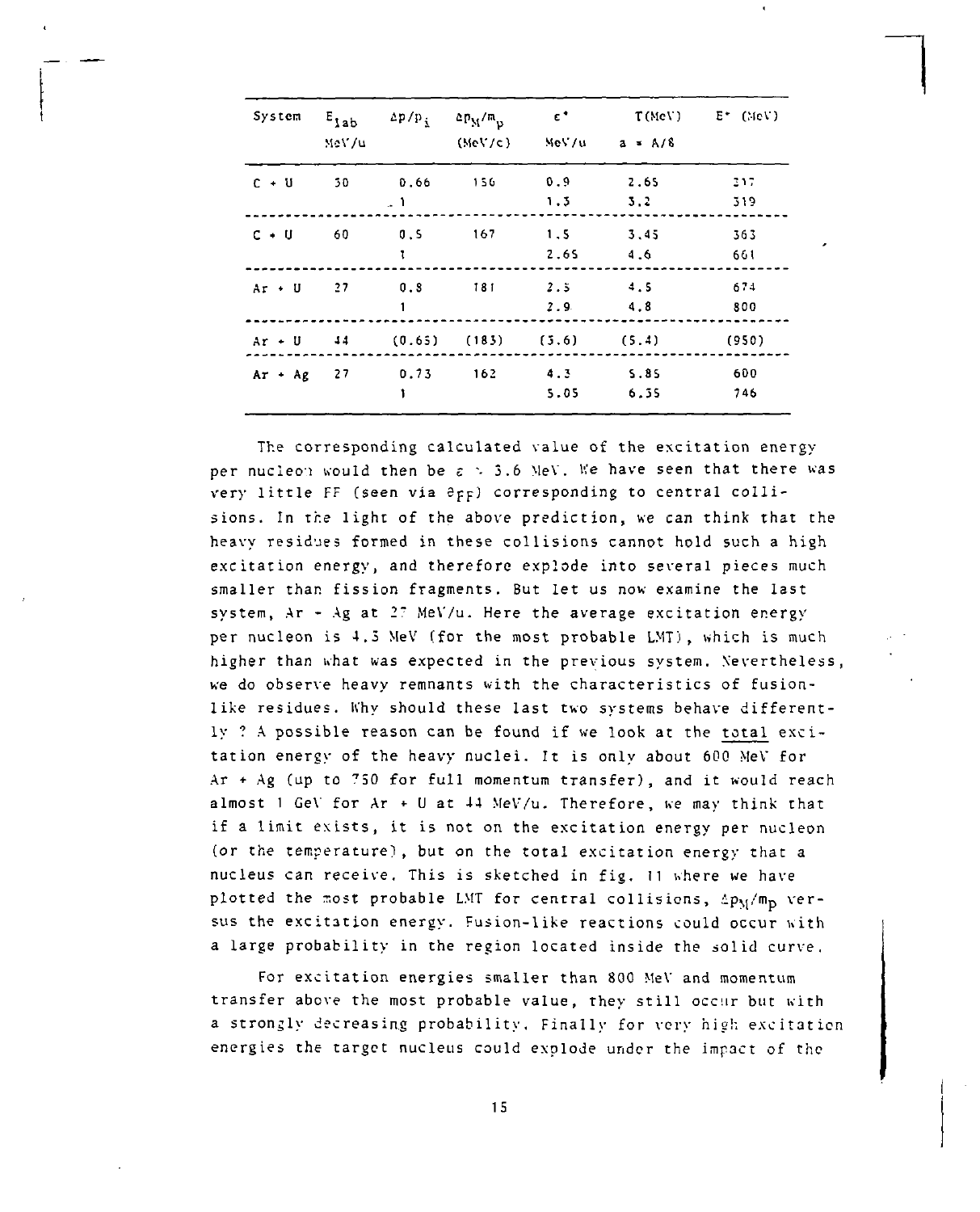projectile, and no momentum transfer can be defined for these central collisions.



Fig. 11 : Most probable linear momentum transfer for central collisions versus the calculated excitation energy of the fusion-like nuclei. Fusion-like reactions were shown to occur inside the region limited by the solid curve.

We would like to thank the authors of references 15 and 14 for making available their most recent data prior to publication.

### REFERENCES

- R. Bass, Nuclear Reactions with Heavy Ions, Springer-Verlag,  $1.1$ Heidelberg (1980).
- T. Sikkeland, E.L. Haines and V.E. Viola, Jr, Phys. Rev. 125 2.,  $(1962)$  1550.
- V.E. Viola, Jr, R.G. Clark, W.G. Meyer, A.M. Jebelman and R.G. Sextro, Nucl. Phys.  $\frac{\lambda 261}{\lambda 261}$  (1976) 174. 5.
- H.C. Britt, B.H. Erkkila, R.H. Stokes, H.H. Gutbrod, F. Plasil,  $\ddot{=}$ . R.L. Ferguson and M. Blann, Phys. Rev. C13 (1976) 1483.
- W.G. Meyer, V.E. Viola, Jr, R.G. Clark, S.M. Read and R.S. Theus, Phys. Rev. C20 (1979) 1716.  $5.$
- F. Saint-Laurent, M. Conjeaud, R. Dayras, S. Harar, H. Oeschler  $\mathfrak{b}$ . and C. Volant, Phys. Lett. 110B (1982) 572.
- J. Calin, H. Oeschler, S. Song, B. Rorderie, M.F. Rivet, I. Forest, R. Bimbot, D. Gardès, B. Gatty, H. Guillemot, M. Lefort, B. Tamain and X. Tarrago, Phys. Rev. Lett.  $\frac{13}{15}$
- S. M.B. Tsang, D.R. Klesch, C.B. Chitwood, D.J. Fields, C.K. Gelbke, W.G. Lynch, H. Utsunomiya, K. Kwiatkowski, V.E. Viola, Jr, and M. Fatyga, Phys. Lett. 154B (1984) 169.